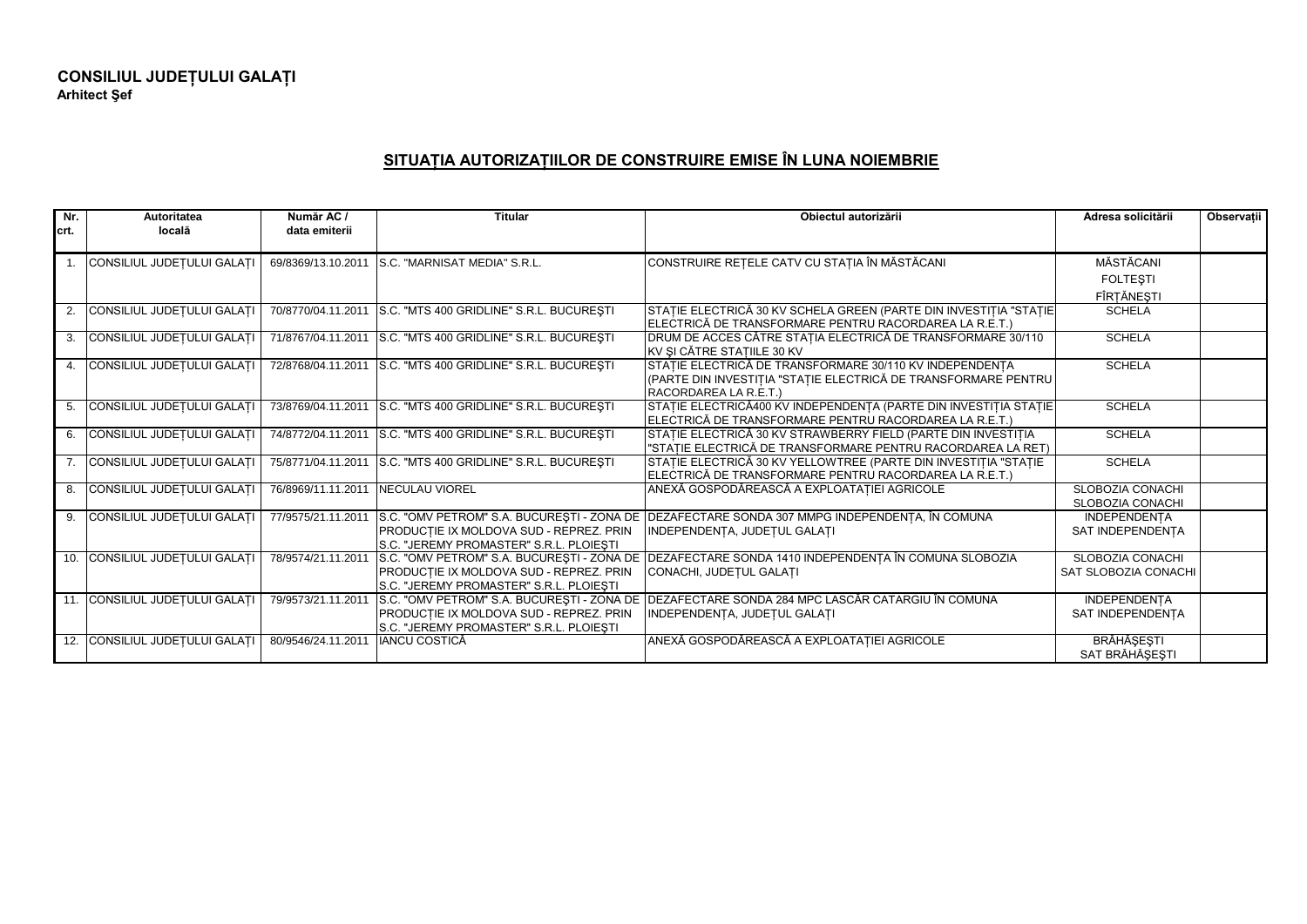## **SITUAŢIA CERTIFICATELOR DE URBANISM EMISE ÎN LUNA NOIEMBRIE**

| Nr.<br>crt. | Autoritatea<br>locală          | Număr CU /<br>data emiterii | <b>Titular</b>                                                                                                            | Obiectul solicitării                                                                                                                                                                                                                                                                                                                                                                       | Adresa solicitării                      | Observatii |
|-------------|--------------------------------|-----------------------------|---------------------------------------------------------------------------------------------------------------------------|--------------------------------------------------------------------------------------------------------------------------------------------------------------------------------------------------------------------------------------------------------------------------------------------------------------------------------------------------------------------------------------------|-----------------------------------------|------------|
|             | 1. CONSILIUL JUDEȚULUI GALAȚI  | 245/9227/02.11.2011         | UNITATEA ADMINISTRATIV TERITORIALĂ<br>COMUNA RĂDEȘTI                                                                      | CONSTRUIRE COLECTOARE CANALIZARE SI STATIE DE<br>EPURARE ÎN COMUNA RĂDEȘTI, SATELE RĂDEȘTI ȘI<br>CRUCEANU, JUDEȚUL GALAȚI                                                                                                                                                                                                                                                                  | RĂDESTI<br>SATE: RĂDESTI<br>CRUCEANU    |            |
| 2.          | CONSILIUL JUDEȚULUI GALAȚI     | 246/9124/02.11.2011         | S.C. "OMV PETROM" S.A. BUCURESTI - BLOM                                                                                   | LUCRĂRI DE FORARE ȘI ECHIPARE LA PROIECTUL TIP                                                                                                                                                                                                                                                                                                                                             | <b>SCHELA</b>                           |            |
|             | 3. CONSILIUL JUDEȚULUI GALAȚI  | 247/9072/02.11.2011         | <b>ROMÂNIA</b><br>S.C. "SMART CLEAN POWER" S.R.L. GALATI                                                                  | CLUSTER 1467, 1468 INDEPENDENTA<br>LUCRĂRI DE MODERNIZARE DRUMURI DE EXPLOATARE<br>DE 263/1; DE 229, DE 221/1/30, AMENAJAREA CURBELOR LA<br>INTERSECȚIA DINTRE DE 263/1 CU DE 229; INTERSECȚIA<br>DINTRE DE 229 CU DE 221/1/130; INTERSECTIA DE 229 CU DC<br>43A (FOST DC 363); AMENAJARE ACCES PROVIZORIU DIN DC<br>3A (FOST DC 363) ÎN DE 229 ÎN COMUNA SCHELA, JUDEȚUL<br><b>GALATI</b> | <b>SCHELA</b><br><b>SCHELA</b>          |            |
| 4.          | CONSILIUL JUDEȚULUI GALAȚI     | 248/8860/02.11.2011         | COMPANIA NAȚIONALĂ DE AUTOSTRĂZI ȘI<br>DRUMURI NAȚIONALE DIN ROMÂNIA -<br>DIRECȚIA REGIONALĂ DE DRUMURI ȘI<br>PODURI IASI | CONSOLIDARE POD DN 26 A KM 0 + 500 PESTE RÂUL PRUT,<br>OANCEA-CAHUL                                                                                                                                                                                                                                                                                                                        | <b>OANCEA</b><br><b>SAT OANCEA</b>      |            |
|             | 5. CONSILIUL JUDEȚULUI GALAȚI  | 249/9431/03.11.2011         | S.C. "RONOM" S.R.L. REPREZENTATĂ PRIN<br>PUIU EDUARD ANTON                                                                | AMENAJARE PISCICOLĂ                                                                                                                                                                                                                                                                                                                                                                        | NĂMOLOASA<br>SAT NĂMOLOASA              |            |
|             | 6. CONSILIUL JUDEȚULUI GALAȚI  | 250/9025/04.11.2011         | S.C. "ALIZEU EOLIAN" S.R.L. BUZĂU                                                                                         | CENTRALĂ ELECTRICĂ EOLIANĂ BĂLENI (TURBINE EOLIENE,<br>DRUMURI INTERIOARE, RACORD ELECTRIC TURBINE,<br>PLATFORME TEHNOLOGICE, MODERNIZARE DRUMURI DE<br>EXPLOATARE, ORGANIZARE DE ŞANTIER) ȘI SERVITUTE DE<br>TRECERE SUBTERANĂ / DE SUPRAFAȚĂ / AERIANĂ                                                                                                                                   | <b>BĂLENI</b><br>SAT BĂLENI             |            |
|             | 7. CONSILIUL JUDETULUI GALATI  | 251/9163/04.11.2011         | S.C. "PROWIND GREEN ENERGY" S.R.L. -<br>REPREZENTATĂ PRIN S.C. "CROMA" S.R.L.                                             | CENTRALĂ ELECTRICĂ EOLIANĂ (TURBINĂ EOLIANĂ,<br>PLATFORMĂ TEHNOLOGICĂ, DRUM DE ACCES, ORGANIZARE<br><b>DE SANTIER)</b>                                                                                                                                                                                                                                                                     | <b>PRIPONESTI</b><br>PRIPONESTII DE JOS |            |
|             | 8. CONSILIUL JUDEȚULUI GALAȚI  | 252/9108/04.11.2011         | VIERU GHEORGHE ȘI VIERU NATALIȚA                                                                                          | CONSTRUIRE ANEXĂ GOSPODĂREASCĂ A EXPLOATAȚIEI<br>AGRICOLE ÎN COMUNA BRANIȘTEA                                                                                                                                                                                                                                                                                                              | <b>BRANISTEA</b><br><b>SAT TRAIAN</b>   |            |
|             | 9. CONSILIUL JUDEȚULUI GALAȚI  | 253/9307/09.11.2011         | S.C. "WIND PROEOLIAN" S.R.L. BUZĂU                                                                                        | CENTRALĂ ELECTRICĂ EOLIANĂ BĂLENI (TURBINE EOLIENE,<br>RACORD ELECTRIC TURBINE, DRUMURI INTERIOARE.<br>PLATFORME TEHNOLOGICE, MODERNIZARE DRUMURI DE<br>EXPLOATARE, ORGANIZARE DE SANTIER) SI SERVITUTE DE<br>TRECERE SUBTERANĂ / DE SUPRAFATĂ / AERIANĂ                                                                                                                                   | BĂLENI<br>SAT BĂLENI                    |            |
|             | 10. CONSILIUL JUDEȚULUI GALAȚI | 254/9081/09.11.2011         | <b>COMUNA COSMESTI</b>                                                                                                    | CONSTRUIRE PIAȚĂ PRODUSE AGROALIMENTARE COMUNA<br>COSMESTI, JUDETUL GALATI                                                                                                                                                                                                                                                                                                                 | <b>COSMESTI</b><br>SAT COSMESTI         |            |
|             | 11. CONSILIUL JUDEȚULUI GALAȚI | 255/8939/11.11.2011         | S.C. "GALATI WIND" S.R.L.                                                                                                 | CONSTRUIRE STAȚIE ELECTRICĂ 110 X 30 KV ȘI REȚEA DE<br><b>TRANSPORT A ENERGIEI ELECTRICE</b>                                                                                                                                                                                                                                                                                               | <b>TULUCESTI</b><br>VÂNĂTORI<br>SMÎRDAN |            |
|             | 12. CONSILIUL JUDEȚULUI GALAȚI | 256/9325/21.11.2011         | <b>RADU CONSTANTINESCU CLAUDIU</b>                                                                                        | OPERAȚIUNI NOTARIALE PRIVIND CIRCULAȚIA IMOBILIARĂ<br>CARE AU CA OBIECT ÎMPĂRȚELI DE PARCELE (DEZMEM-<br>BRAREA DE PARCELE PRIN LOTIZARE) - 2 LOTURI<br>SOLICITATE ÎN SCOPUL REALIZĂRII LUCRĂRILOR DE                                                                                                                                                                                      | <b>PECHEA</b><br><b>SAT PECHEA</b>      |            |